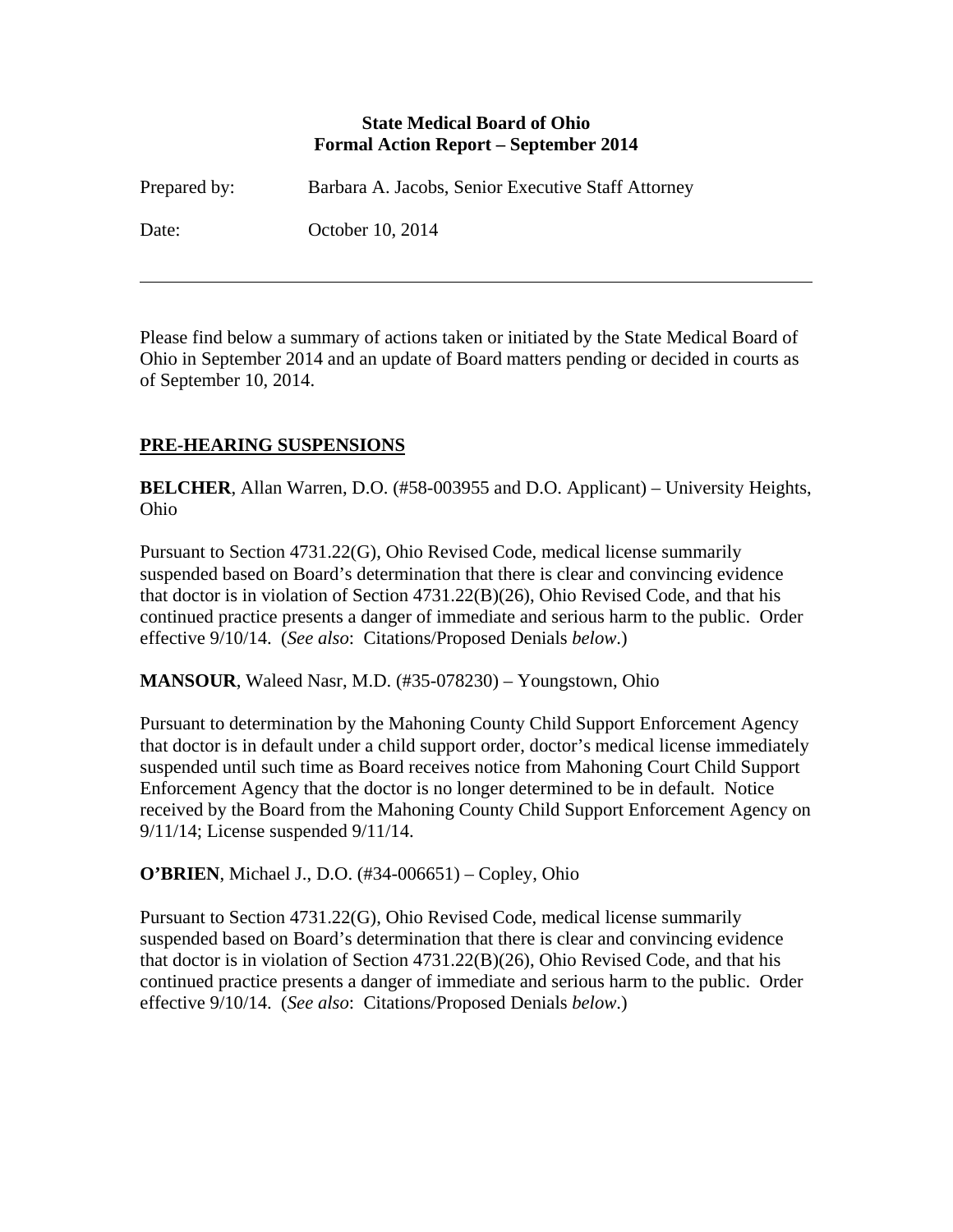**TRUBIANO**, Douglas Scott, D.O. (#34-007831) – St. Clairsville, Ohio

Pursuant to Section 4731.22(G), Ohio Revised Code, medical license summarily suspended based on Board's determination that there is clear and convincing evidence that doctor is in violation of Sections  $4731.22(B)(10)$ ,  $(B)(20)$ ,  $(B)(24)$ , and  $(B)(34)$ , Ohio Revised Code, and that his continued practice presents a danger of immediate and serious harm to the public. Order effective 9/10/14. (*See also*: Citations/Proposed Denials *below*.)

## **CITATIONS/PROPOSED DENIALS**

**BELCHER**, Allan Warren, D.O. (#58-003955 and D.O. Applicant) – University Heights, Ohio

Based on allegations that the doctor is impaired in his ability to practice according to acceptable and prevailing standards of care because of habitual or excessive use or abuse of drugs, alcohol, or other substances that impair ability to practice. Notice of opportunity for hearing mailed 9/11/14.

**BRESSI**, James Patrick, D.O. (#34-004592) – Hudson, Ohio

Based on the doctor's conviction in the Summit County Court of Common Pleas on one misdemeanor count of Sexual Imposition which was itself based on the doctor's inappropriate sexual contact with one specified patient. Notice of opportunity for hearing mailed 9/11/14.

**COOK**, Deborah Lynn, D.P.M. (#36-003231) – Mentor, Ohio

Based on allegations that the doctor wrote a prescription for a controlled substance in the name of a family member, but that the doctor intended the medication for her own use and that she took the medication, which acts if proven would constitute a felony committed in the course of practice; that she wrote a prescription for a controlled substance in the name of a second family member, but intended that the medication be used by another family member, which acts if proven violates Board rules governing the utilization of controlled substances for self or family member and a failure to maintain minimal standards applicable to the selection or administration of drugs and a departure from or failure to conform to minimal standards of care; that she prescribed controlled substances to a family member on two or three occasions but did not maintain a patient record; and that she failed to cooperate in an investigation conducted by the Board. Notice of opportunity for hearing mailed 9/11/14.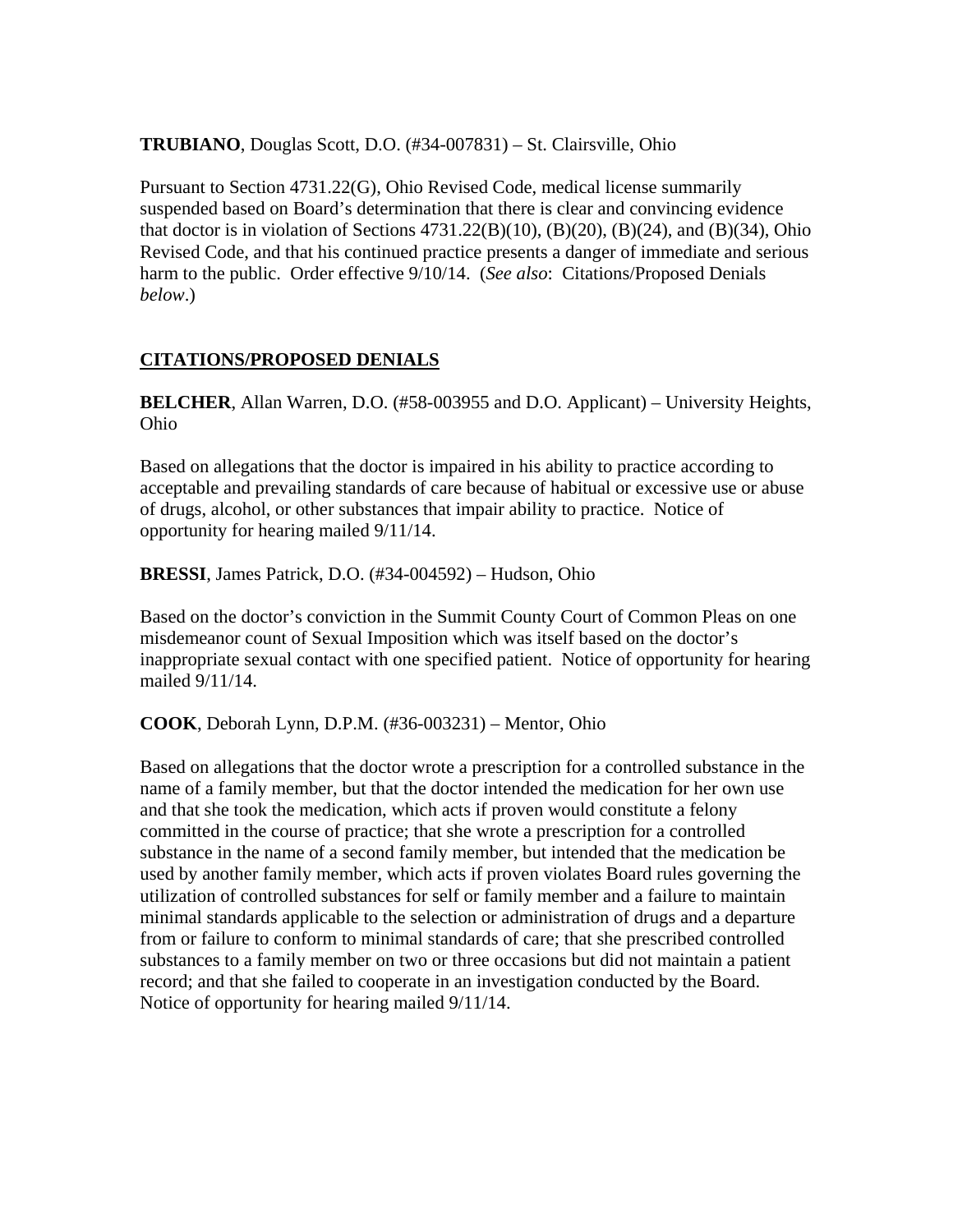**FLYNN**, Freeda J., M.D. (#35-066409) – St. Clairsville, Ohio

Based on allegations that the doctor is unable to practice according to acceptable and prevailing standards of care without appropriate treatment, monitoring, or supervision by reason of mental illness or physical illness. Notice of opportunity for hearing mailed 9/11/14.

**GREENE**, Richard Anthony, M.D. (#35-090296) – Chesapeake, Virginia

Based on prior action by the Virginia Board of Medicine which indefinitely suspended the doctor's license to practice and required him to surrender his Drug Enforcement Administration registration based, in part, on his prescribing practices concerning narcotics and other controlled substances. Notice of opportunity for hearing mailed 9/11/14.

**HAKIM**, Arif Husain, M.D. (#35-094002) – West Bloomfield, Michigan

Based on prior action by the Michigan Department of Licensing and Regulatory Affairs, Bureau of Health Care Services, Board of Medicine, which limited the doctor's license for at least one year to prohibit the doctor from obtaining, possessing, prescribing, dispensing or administering any drug designated as a Schedule I or II unless the controlled substance was prescribed or dispensed by another licensed physician to the doctor as a patient. Notice of opportunity for hearing mailed 9/11/14.

**IBEN**, Glenn Allan, M.D. (#35-053297) – Galloway, Ohio

Based on allegations that in his care and treatment of fourteen specified patients the doctor failed to maintain minimal standards applicable to the selection or administration of drugs or failed to employ acceptable scientific methods in the selection of drugs or other modalities for treatment of disease, departed from or failed to conform to minimal standards of care, violated Board rules governing the utilization of prescription drugs for the treatment of intractable pain. Notice of opportunity for hearing mailed 9/11/14.

**JOBALIA**, Nilesh Bhupendra, M.D. (#35-062727) – Cincinnati, Ohio

Based on the doctor's alleged violations of the limitations placed on his license pursuant to 5/13/09 consent agreement due to the doctor's alleged failure to be supervised by a monitoring physician or failed to ensure that the monitoring physician timely submitted reports to the Board and by his submission of quarterly declarations of compliance with the terms of the 5/13/09 consent agreement despite his failure to be supervised by a monitoring physician. Notice of opportunity for hearing mailed 9/11/14.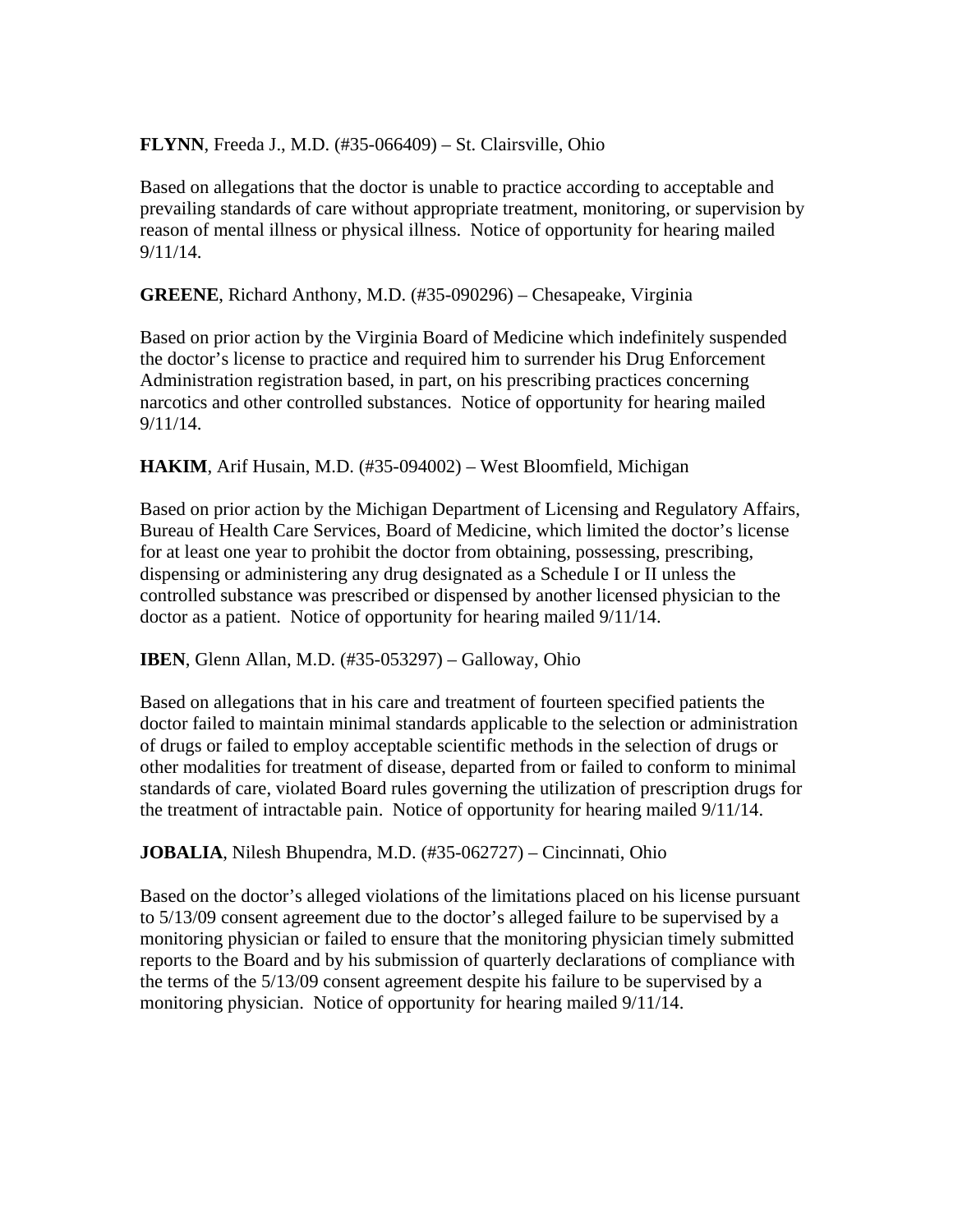## **KINCAID**, Richard M., M.D. (#35-046361) – Westerville, Ohio

Based on the doctor's alleged violations of limitation placed on his license pursuant to 10/13/10 consent agreement due to the doctor's alleged failure to timely call in to a Board approved drug testing facility or failure to present to a collection site on multiple dates in 2013 and 2014. Notice of opportunity for hearing mailed 9/11/14.

**O'BRIEN**, Michael J., D.O. (#34-006651) – Copley, Ohio

Based on allegations that the doctor is impaired in his ability to practice according to acceptable and prevailing standards of care because of habitual or excessive use or abuse of drugs, alcohol, or other substances that impair ability to practice due to two urine drug screens submitted by the doctor which tested positive for Fentanyl and norfentanyl. Notice of opportunity for hearing mailed 9/11/14.

**TRUBIANO**, Douglas Scott, D.O. (#34-007831) – St. Clairsville, Ohio

Based on allegations that the doctor engaged in inappropriate sexual communications with two specified patients and that he prescribed controlled substances to the patients without legitimate, therapeutic basis, which acts if proven constitute the commission of felony Illegal Processing of Drug Documents and Trafficking in Drugs; allegations that the doctor engaged in an inappropriate sexual relationship with a third patient which included sexual intercourse and/or oral to genital contact, some of which conduct occurred in his office in examination rooms; his alleged failure to cooperate in an investigation conducted by the Board; and his execution of a Voluntary Surrender of Controlled Substances Privileges to the U.S. Department of Justice – Drug Enforcement Administration. Notice of opportunity for hearing mailed 9/11/14.

## **DISMISSALS**

**BRESSI**, James Patrick, D.O. (#34-004592) – Hudson, Ohio

By Order and Entry dated 9/9/14, allegations contained in 8/15/13 Notice of Opportunity for Hearing relating to one specified patient dismissed without prejudice and with express reservation by the Board to issue further formal disciplinary charges relating to the doctor's conviction for Sexual Imposition relating to the patient. Effective 9/10/14. (*See also*: Citations/Proposed Denials *above*.)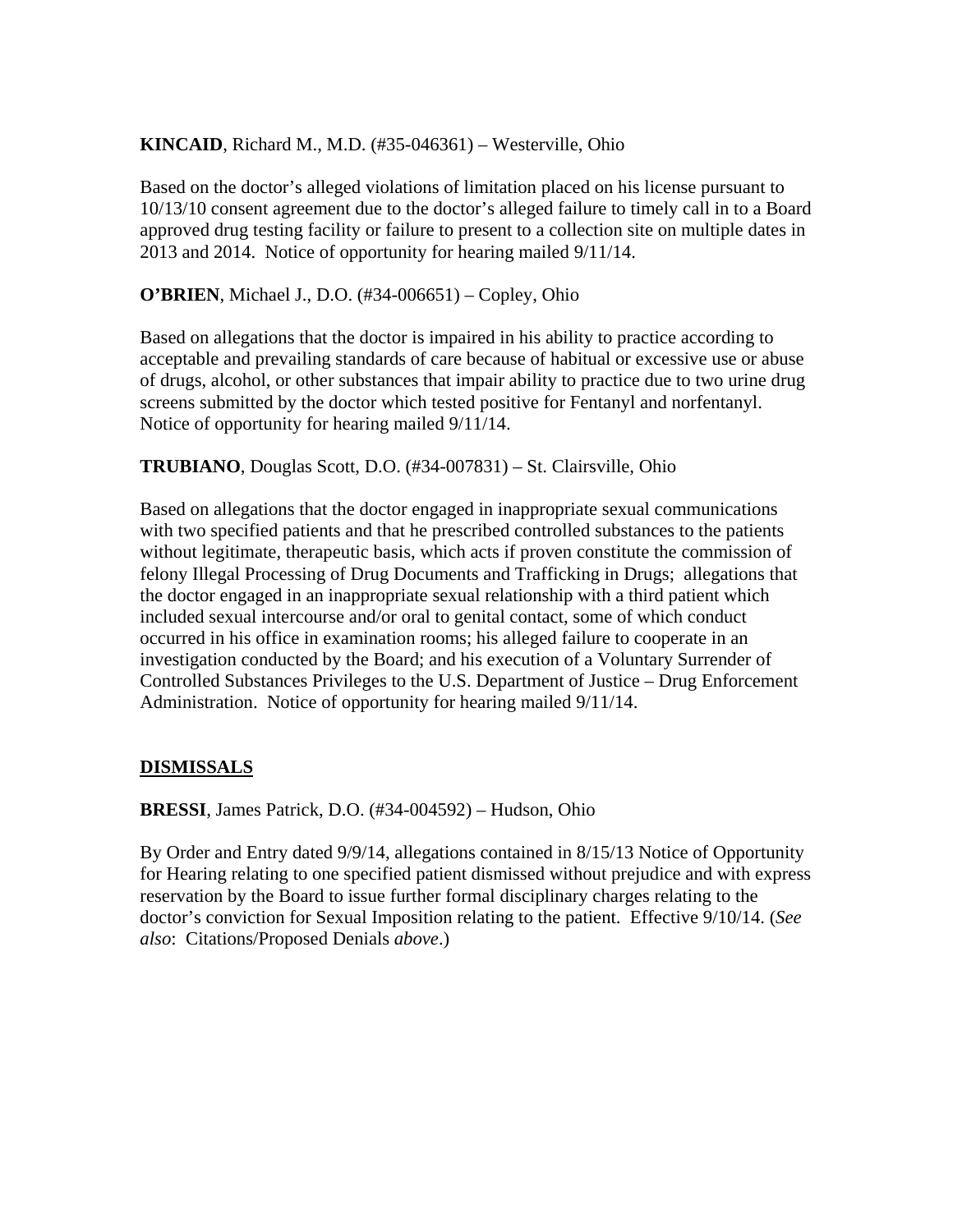## **FINAL ORDERS**

## **BERNARD**, Harry, D.P.M. (#36-001656) – St. Charles, Missouri

Application for restoration of podiatric medical license permanently denied. Based on prior action by the Division of Professional Regulation for the State of Illinois which indefinitely suspended the doctor's license based upon findings that the doctor provided a certificate of insurance for professional malpractice coverage to a surgery center when he knew that the certificate was false and on the doctor's lack of clinical practice in the two years preceding his application for restoration of his license to practice medicine and surgery in Ohio. Order effective 10/3/14.

## **BROOKS**, Barry Howard, M.D. (#35-040359) – Chesterland, Ohio

Medical license suspended for at least one year with conditions for reinstatement or restoration of license established. Upon reinstatement or restoration of license, doctor's license to be subject to probationary terms, conditions and limitations for at least two years. Based on the doctor's conviction in the Franklin County Municipal Court on one misdemeanor count of Medicaid Fraud and on his exclusion from participation in Medicare, Medicaid and all Federal health care programs. Order effective 10/3/14.

## **DAHLSTEN**, John Andrew, M.D. (#35-078014) – Cincinnati, Ohio

Medical license permanently revoked. Based on the doctor's conviction in the United States District Court on one felony count of Conspiracy to Acquire or Possess Controlled Substances by Misrepresentation, Fraud, Forgery, Deception or Subterfuge and on the doctor's execution of a Voluntary Surrender of Controlled Substances Privileges to the U.S. Department of Justice – Drug Enforcement Agency, the underlying basis being doctor's failure to comply with federal requirements pertaining to controlled substances. (Journal Entry – No hearing requested.) Order effective 9/11/14.

**MCDONNELL**, Jessop Mark, M.D. (#35-047718) – Bellevue, Ohio

Medical license suspended for an indefinite period of time with conditions for reinstatement or restoration of license established. Upon reinstatement or restoration of license, doctor's license to be subject to probationary terms, conditions and limitations for at least five years. Further, upon reinstatement or restoration of the doctor's license, he is permanently limited and restricted from prescribing, administering, dispensing or otherwise providing hormone medications to patients. Based on prior action by the Medical Quality Assurance Commission for the Department of Health in the State of Washington, which permanently restricted the doctor from prescribing, administering, dispensing or otherwise providing hormone medications to patients and placed the doctor's license on probation for five years, which was itself based on findings that the doctor failed to meet the standard of care in his treatment of multiple patients. Order effective 10/3/14.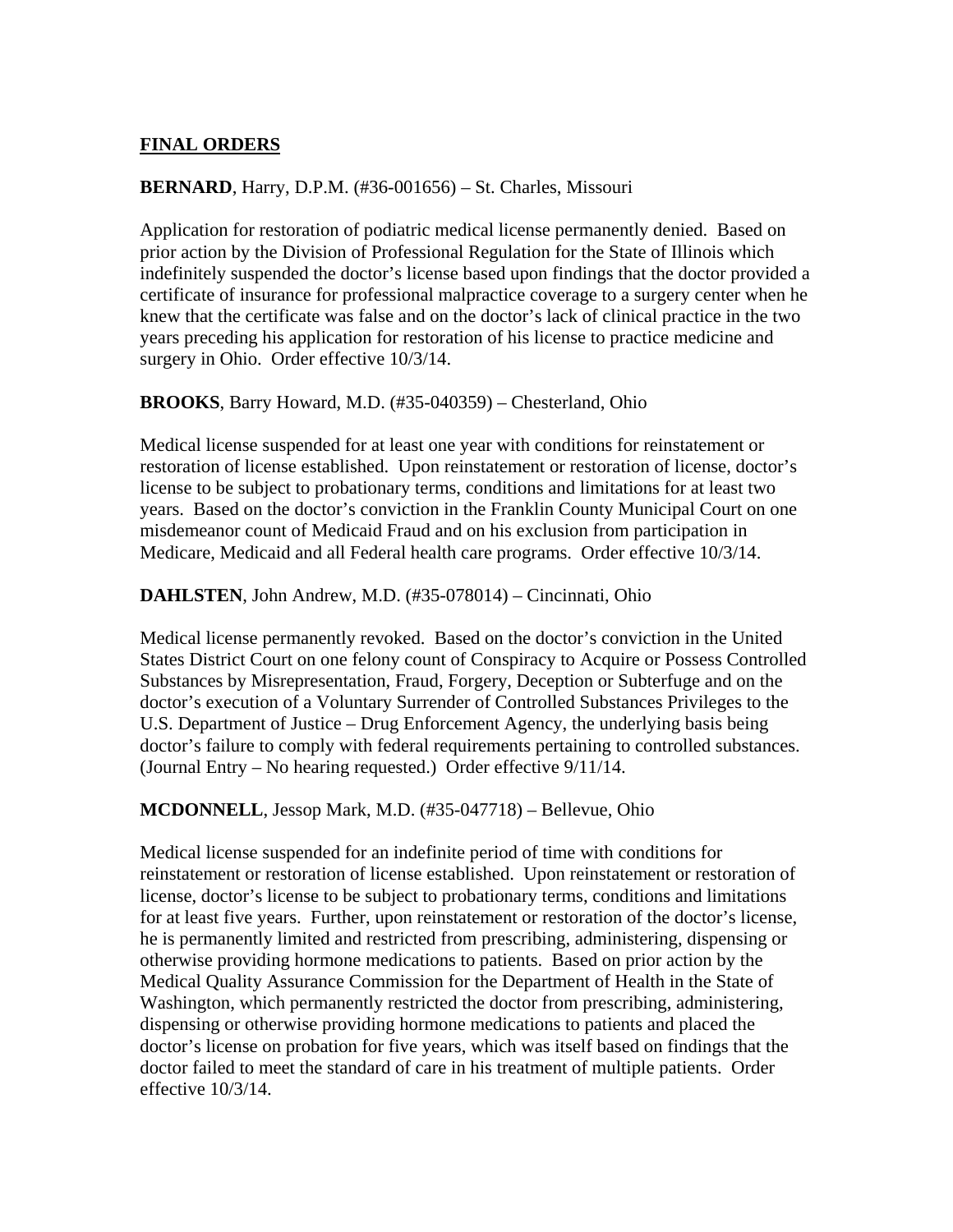**PARROTT**, Cassandra Rose, D.O. (#58-005272) – Cleveland Heights, Ohio

Osteopathic training certificate suspended for at least ninety days from 6/11/14 with interim monitoring conditions and conditions for reinstatement or restoration of license established. Upon reinstatement or restoration of license, doctor's license to be subject to probationary terms, conditions, and limitations for at least five years. Based on findings that the doctor is impaired in her ability to practice according to acceptable and prevailing standards of care because of habitual or excessive use or abuse of drugs, alcohol, or other substances that impair ability to practice. Order effective 9/11/14.

## **CONSENT AGREEMENTS**

**HOWELL**, Harry F., II, M.T. (#33-009620) – Canal Fulton, Ohio

Application for restoration of license to practice massage therapy granted and license immediately suspended for at least 180 days with interim monitoring conditions and conditions for reinstatement established, including requirement that massage therapist enter into a subsequent consent agreement incorporating probationary terms, conditions and limitations as determined by the Board. Based on massage therapist's practice of massage therapy for approximately three and one half years after the expiration of his license on 10/1/10, which constitutes the commission of an act that constitutes a felony. Agreement effective 9/10/14.

**RYAN**, Carol G., M.D. (#35-038029) – Kettering, Ohio

Medical license reinstated subject to probationary terms and conditions for at least three years. Based on doctor having completed all requirements for reinstatement of license pursuant to the terms of a 2/12/14 consent agreement. Agreement effective 9/10/14.

#### **LICENSE REINSTATED**

**DEMAS**, Christopher Lou, M.D. (#35-042434) – Galena, Ohio

Doctor's request for reinstatement of license granted by vote of the Board on 9/10/14 subject to probationary terms and conditions established by 5/8/13 Board Order. Effective immediately.

**SAVAGE**, Donald Ray, Jr., M.D. (#35-048034) – Port St. Lucie, Florida

Doctor's request for reinstatement of license granted by vote of the Board on 9/10/14 subject to probationary terms and conditions established by 3/12/14 Board Order. Effective 9/17/14.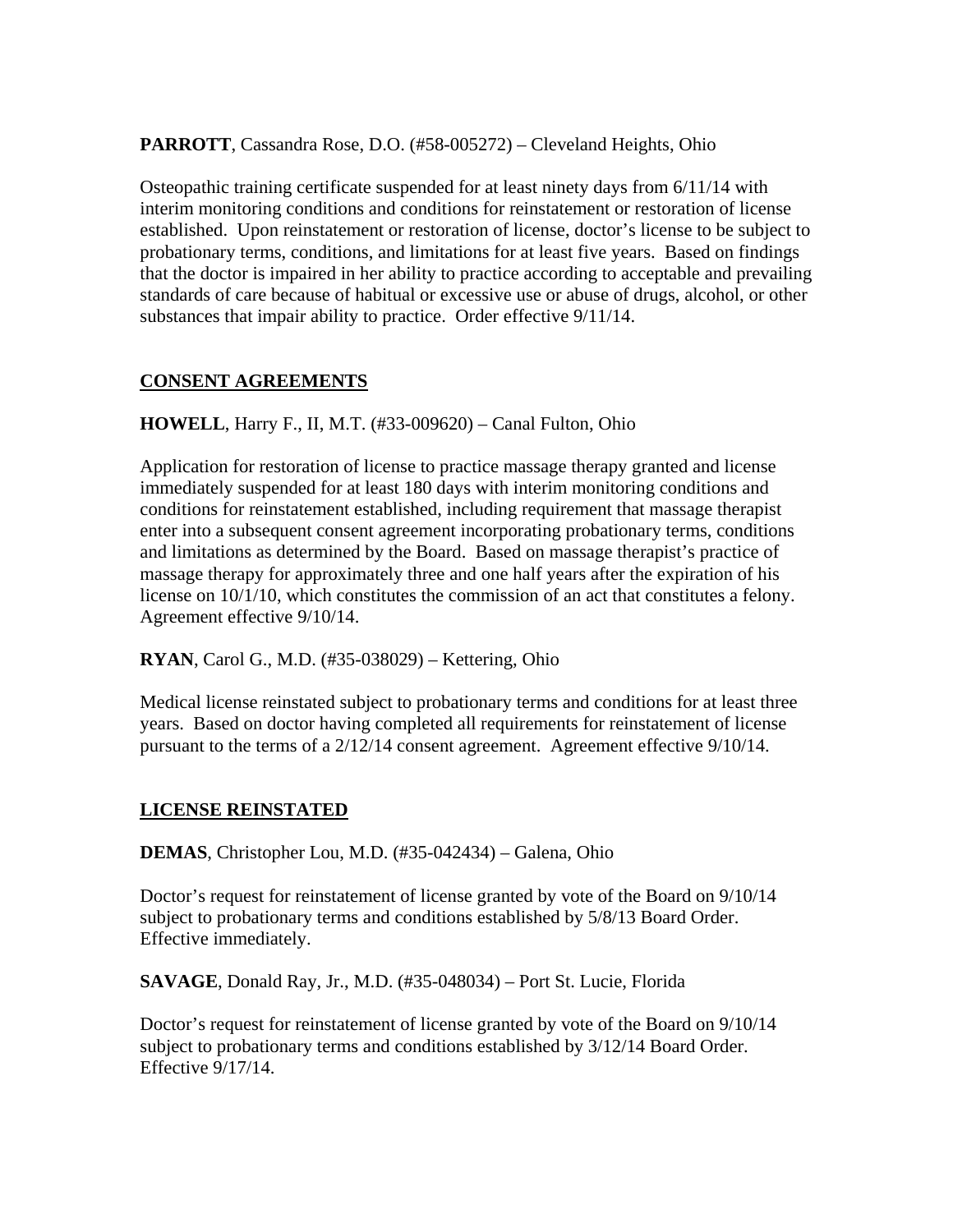# **LICENSE LIMITATION TERMINATED**

**CARDAMONE**, Stephen Michael, D.O. (#34-004080) – Dublin, Ohio

Based upon receipt of documentation that physician has passed the recertification examination for the American Board of Family Medicine, all limitations and restrictions are terminated and license is fully restored. NON-DISCIPLINARY. Effective 6/11/14.

## **VOLUNTARY SURRENDERS/RETIREMENTS**

**KATZ**, Jose, M.D. (#35-050993) – Closter, New Jersey

Permanent revocation of license to practice medicine and surgery authorized by doctor in lieu of formal disciplinary proceedings pursuant to Section 4731.22(B)(9) and (22), Ohio Revised Code. Effective 9/10/14.

**STEINER**, Anne Pannabecker (M.T. Applicant) – Cincinnati, Ohio

Permanent withdrawal of application for license to practice massage therapy accepted by the Board in lieu of formal disciplinary proceedings pursuant to Section 4731.22(B)(19) and 4731.22(B)(26), Ohio Revised Code. Effective 9/10/14.

# **PROBATIONARY REQUESTS AND MODIFICATIONS**

**BHATIA**, Ajay, M.D. (#35-094880) – Columbus, Ohio

Doctor's request to reduce required personal appearances to every six months and to reduce required psychiatric appointments to every six weeks granted by vote of the Board on 9/10/14.

**BURLAS**, Regis Paul, D.O. (#34-002863) – Phoenix, Arizona

Doctor's request to reduce required personal appearances to every six months, with continued monitoring in Arizona, granted by vote of the Board on 9/10/14.

**CUBBISON**, Theodore Roosevelt, D.O. (#34-002940) – Canfield, Ohio

Doctor's request for approval of monitoring physician granted by vote of the Board on 9/10/14. Frequency and number of charts to be reviewed by monitor established.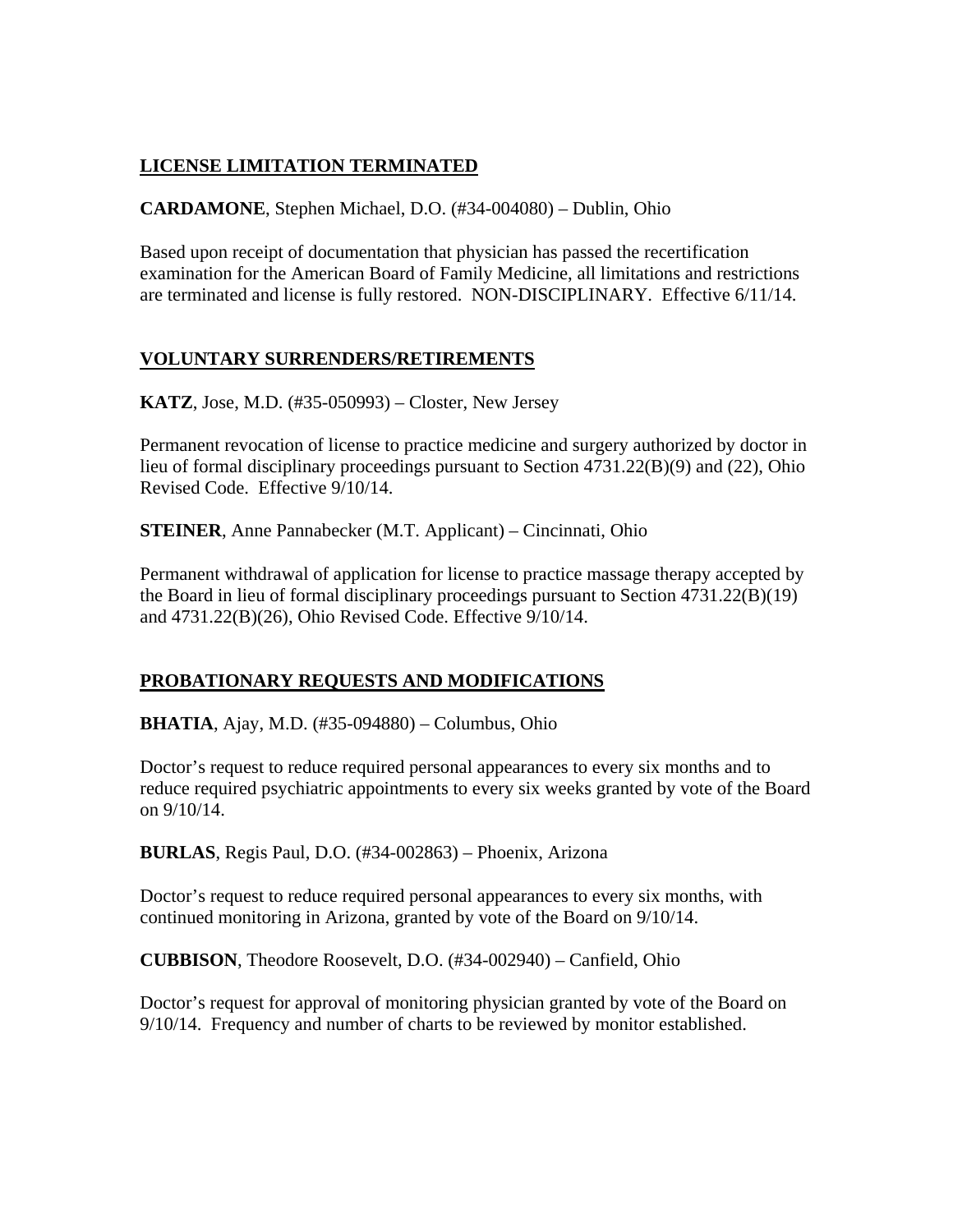**EATON**, Lynne Antoinette, M.D. (#35-060149) – Delaware, Ohio

Doctor's request to reduce required attendance at drug and alcohol rehabilitation meetings to two per week with a minimum of ten per month granted by vote of the Board on 9/10/14.

**GRUENTHER**, Raymond Carl, M.D. (#35-058309) – Gahanna, Ohio

Doctor's request for approval of practice plan granted by vote of the Board on 9/10/14. Frequency and number of charts to be reviewed by monitor established once monitor has been approved by the Board.

**HANSEN**, Ewa Marie, M.D. (#35-045807) – Toledo, Ohio

Doctor's request to reduce required personal appearances to annual appearances granted by vote of the Board on 9/10/14.

**HESLER**, Brian David, M.D. (#35-121206) – Roselle, Illinois

Doctor's request for approval of Illinois Professionals Health Program to conduct required monitoring while the doctor resides and practices in Illinois granted by vote of the Board on 9/10/14.

**KERNS**, John Raymond, D.O. (#34-004653) – Newark, Ohio

Doctor's request to discontinue breathalyzer requirement, discontinue controlled substances log requirement, and discontinue assay report requirement granted by vote of the Board on 9/10/14.

**NEUHOFF**, Ronica Ann, M.D. (#35-067710) – Toledo, Ohio

Doctor's request for approval of new monitoring physician granted by vote of the Board on 9/10/14.

**OAK**, Juliana Jihyun, M.D. (#57-022106) – Cleveland, Ohio

Doctor's request to reduce required personal appearances to every six months granted by vote of the Board on 9/10/14.

**PALAZZO**, Kurt J., M.D. (#35-067200) – Portsmouth, Ohio

Doctor's request to discontinue drug log requirement granted by vote of the Board on 9/10/14.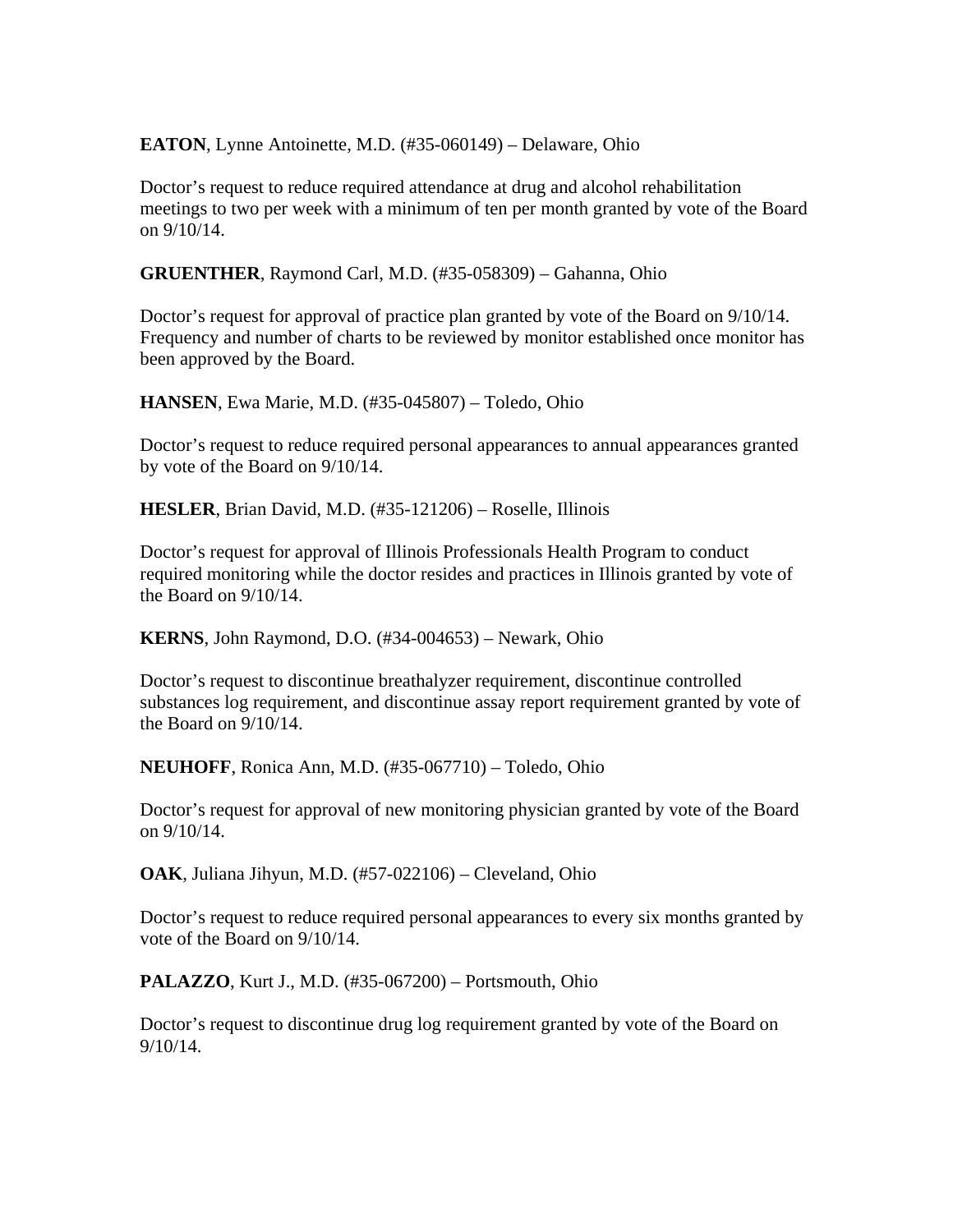## **POPOVICH**, William, M.D. (#35-089778) – Medina, Ohio

Doctor's request to discontinue controlled substance log requirement and chart review requirement; reduce required personal appearances to every six months; reduce required psychiatric treatment sessions to every six months; and reduce required drug and alcohol rehabilitation meetings to two per week with a minimum of ten per month granted by vote of the Board on 9/10/14.

**PURVIS**, Jerry Gaines, Jr., M.D. (#35-080726) – Valdosta, Georgia

Doctor's request for approval of new practice plan and new monitoring physician granted by vote of the Board on 9/10/14.

**RATCLIFF**, Lawrence Gene, M.D. (#35-039603) – Farmersville, Ohio

Doctor's request to reduce required personal appearances to every six months and to approve new monitoring physician granted by vote of the Board on 9/10/14.

**SABINO**, Alan Dale, M.D. (#35-084776) – Stockton, California

Doctor's request for approval of new treating psychiatrist granted by vote of the Board on 9/10/14.

**VERRILLA**, Ronald Gerald, D.P.M. (#36-002664) – Columbus, Ohio

Doctor's request for approval of ethics course granted by vote of the Board on 9/10/14.

## **PROBATION TERMINATED**

**BONNIN**, Arturo J., M.D. (#35-063692) – Centerville, Ohio

Doctor's request for release from terms of 9/12/12 Consent Agreement granted by vote of the Board on 9/10/14. Effective 9/12/14.

**COHEN**, Matthew Stuart, D.O. (#34-010583) – Canton, Ohio

Doctor's request for release from terms of 9/9/10 Consent Agreement granted by vote of the Board on 9/10/14. Effective immediately.

**INSLER**, Michael Stephen, M.D. (#35-082432) – Atlanta, Georgia

Doctor's request for release from terms of 5/12/10 Consent Agreement granted by vote of the Board on 9/10/14. Effective immediately.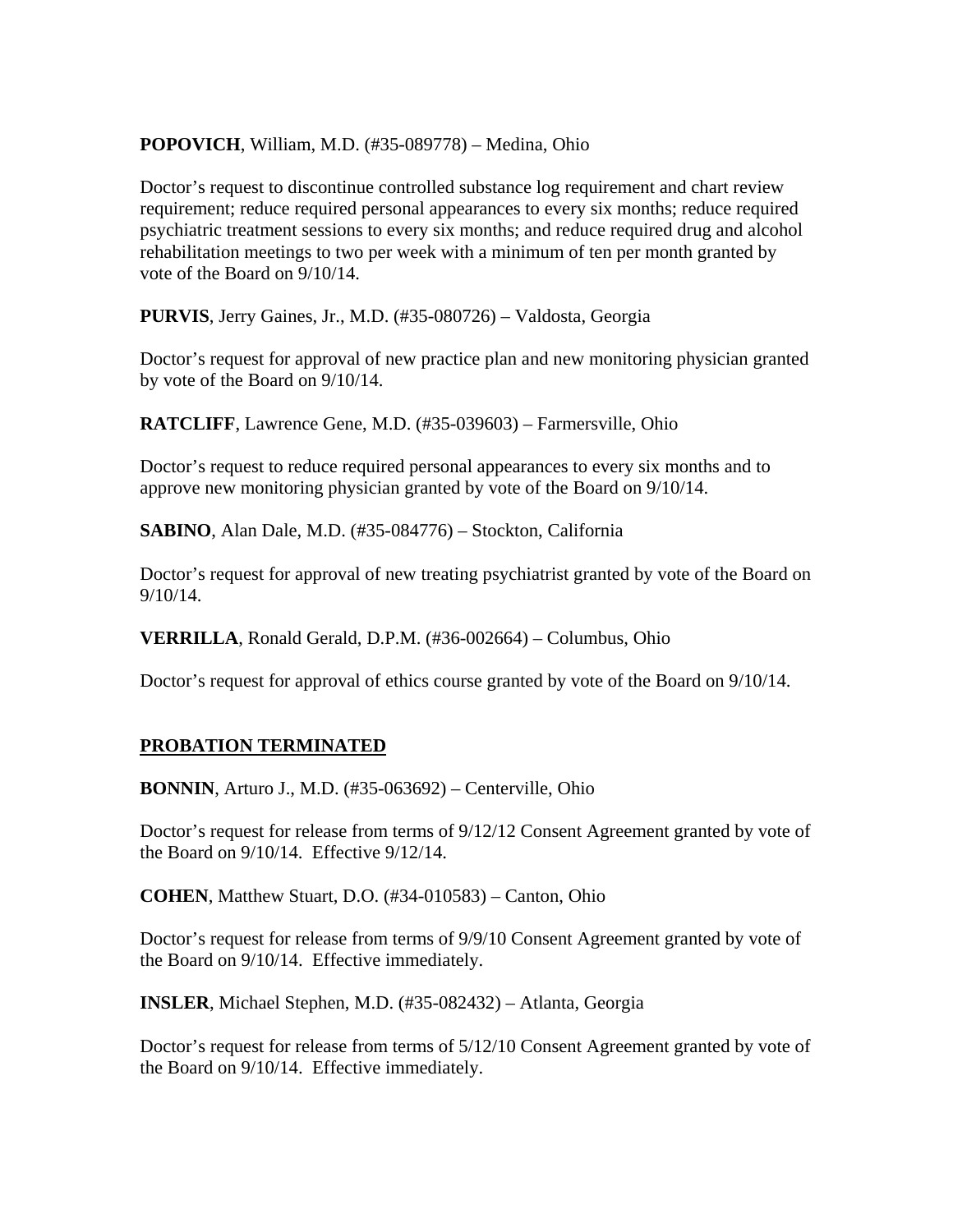## **TERMINATION OF PROBATION DENIED**

**WEIDMAN**, Amy Ruth, M.D. (#35-057181) – Akron, Ohio

Doctor's request for release from terms of 3/14/12 Board Order denied by vote of the Board on 9/10/14. Doctor to make personal appearances in three months and six months from 9/10/14.

## **COURT ACTIONS**

**DESANTIS**, James Michael, M.D. (#35-091943) – Marietta, Georgia

Notice of appeal of Board's 7/9/14 order of probation filed by the doctor with the Franklin County Court of Common Pleas on 8/15/14.

**EDMANDS**, Christopher James, D.O. (D.O. Applicant) – Parkersburg, West Virginia

By Decision and Entry filed on 9/8/14, Franklin County Court of Common Pleas dismissed the doctor's appeal due to the doctor's failure to exhaust administrative remedies.

## **NON-DISCIPLINARY ORDERS**

**ASLO**, Abdulkarim Hanna, M.D. (M.D. Applicant) – Dublin, Ohio

Application for license to practice medicine and surgery in Ohio denied. Based on doctor's failure to pass all three Steps of the USMLE within ten years without having failed any of the Steps more than five times. Order effective  $9/11/14$ . (Journal Entry – No hearing requested.)

**BARNES**, Precious LaYon, D.O. (D.O. Applicant) – Cleveland, Ohio

Application for license to practice osteopathic medicine and surgery in Ohio denied. Based on doctor's failure to pass all three Levels of the Comprehensive Osteopathic Medical Licensing Examination within ten years without having failed any of the Levels more than five times. Order effective  $9/11/14$ .